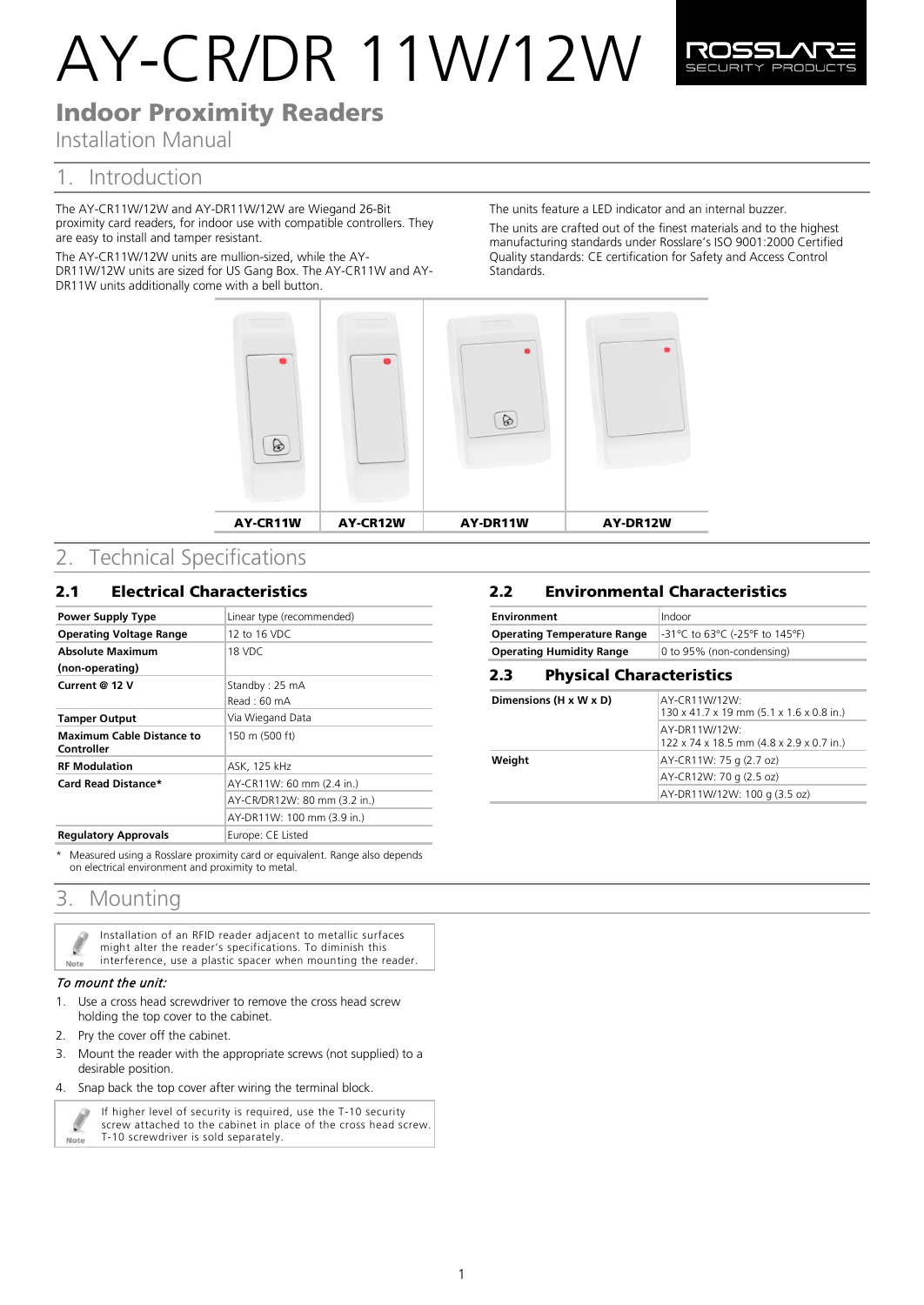## 4. Wiring

inc. Before proceeding, you must check that the power supply is disconnected from the mains. Important

## To wire the unit:

- 1. Thread a four-wire low voltage cable to the terminal block and connect the wires as follows:
	- Wire No.1 Connect one end to the (VIN) terminal on the reader and the other end to the 12–16 VDC positive output of the controller.

## 5. Testing

The reader should be tested after wiring it to the controller and a power supply.

## To test the reader:

1. Power up the Reader. The LED lights red and the unit beeps three times.

This indicates that the reader is working properly.

2. Present the appropriate type of proximity card to the reader. The LED momentarily flashes green and a short beep is emitted. This indicates that the card is being read properly by the reader.

- Wire No.2 Connect one end to the (-) terminal on the reader and the other end to the 12–16 VDC negative output of the controller.
- Wire No.3 Connect one end to the (D0) terminal on the reader and the other end to the respective D0 input of the controller.
- Wire No.4 Connect one end to the (D1) terminal on the reader and the other end to the respective D1 input of the controller.